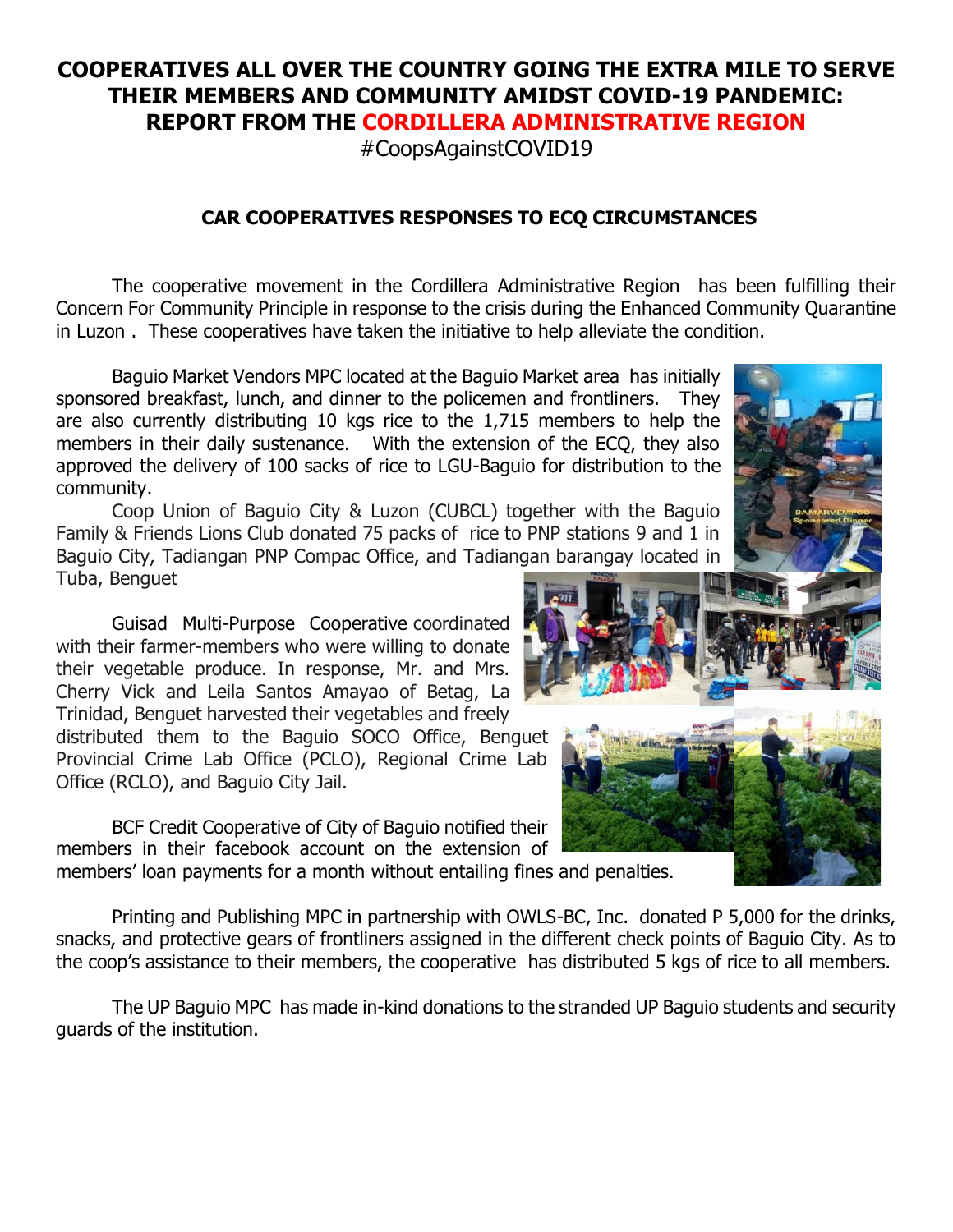Mothers and Families MPC has distributed emergency assistance of Php 800 to all their members in the cooperative.

The Baguio's Finest Multipurpose Cooperative, a police institutional cooperative, supported the frontliners in the PNP check points in Baguio City and Benguet by delivering drinking water and food for their sustenance.



Kabayan Multi-Purpose Cooperative donated rice,

sugar and coffee for the COVID-19 Quarantine PNP check points in Kabayan, Benguet.

Galloons of drinking water was donated by BALMUCO in La Trinidad, Benguet.

The Taloy Farmers Multipurpose Cooperative, represented by Head Office & Baguio Branch Dir. Judith Manibloc and BM Hanah Abellera, La Trinidad Branch DO John Dumaniw, Buguias Branch DO Hadji Kinomes, and Atok Branch LO Norbe Latiw, gave monetary donations in response to the COVID

19 ECO to help the community, frontliners and **HEAD OFFICE & BAGUIO** volunteers.

The donations were accepted by the following LGUs:

- LGU-TUBA: Hon. Clarita Sal-ongan- Php 30,000.00;
- LGU-LA TRINIDAD: Mr. Norman Antero (Assistant Municipal Treasurer) – Php 15,000.00
- LGU-BUGUIAS: Ma'am Bebing Dao-it (OIC A&T) – Php 15,000.00;
- LGU-ATOK: Hon. Raymundo Sarac Php 15,000.00

La Trinidad Vegetable Trading Post MPC (LTVTPMPC) provided 5 kgs of rice and Php 500 cash to all the members in this time of global crisis, as delivered personally by Manager Manolito Armas. Further, the cooperative donated Php 100,000 to LGU La Trinidad, Benguet for COVID 19

Operations. The coop will also give 100 bags of rice at 5kgs to the 16 barangays in the Benguet Province.



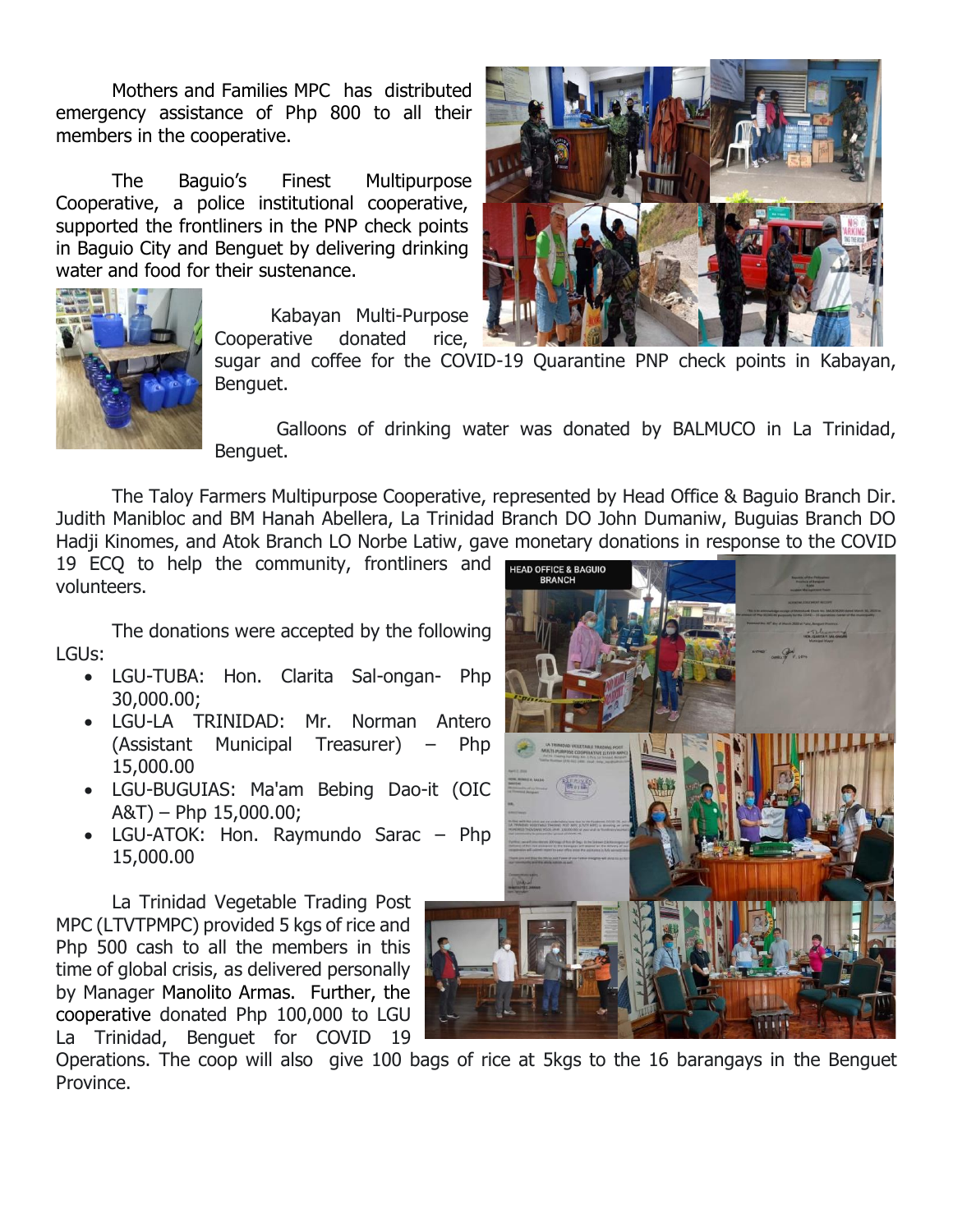The La Trinidad Municipal Employees Multi-Purpose Cooperative donated Php 100,000 to the LGU-La Trinidad, Benguet for COVID 19 frontliners and MIATF OpCen Operations.

BSU and Community MPC based in La Trinidad, Benguet distributed their Emergency Financial Assistance (EFAM) of Php1,000.00 to all their members.

The Benguet Government Employees Multipurpose Cooperative represented by BOD Crisaldo Badival and the Coop Development Specialist Mr. Brian Agramos turned over Php 60,000.00 to Governor Melchor D. Diclas of Benguet Province in support of the province's battle against the threat of Covid-19. Php 10,000.00 will be given each to the 5 district hospitals in Benguet and to the Provincial Health Office.

Earlier, BGEMPC has already donated Php 30,000.00 to the province which was given to BeGH and PDRR

Bakun Municipal Government Employees Multipurpose Cooperative (BGEMPC) donated 20 sacks at 25 kgs of rice to the residence of Bakun, Benguet.

The postharvest facility owned by the Kalanguya Cultural Community Multipurpose Cooperative will serve as a packing area of vegetables ordered through the Department of Agriculture Cordillera - Agribusiness Division.

Tabuk Multipurpose Cooperative (TAMPCO) of Tabuk, Kalinga represented

by CEO Elmerli L. Colangan, and BOD Chairperson Fr. Claudio L. Bagano donated 214 sacks of rice @ 25kls to the Provincial Government of Kalinga thru Gov. Ferdinand B. Tubban.

The Treasure Link Cooperative Society from Gatbonton Bldg., Bulanao, Tabuk City, from Cordillera Administrative Region (CAR) donated snacks, water, and cash especially to the checkpoint hubs in all TLCS areas as a way of showing appreciation to the front-liners who are risking their lives to keep the community safe from the virus. TLCS may not be there to work with them physically but at least they are lifting their souls by extending help whether in cash or in kind.



ONCERN<sub>FOR</sub>









SALAM